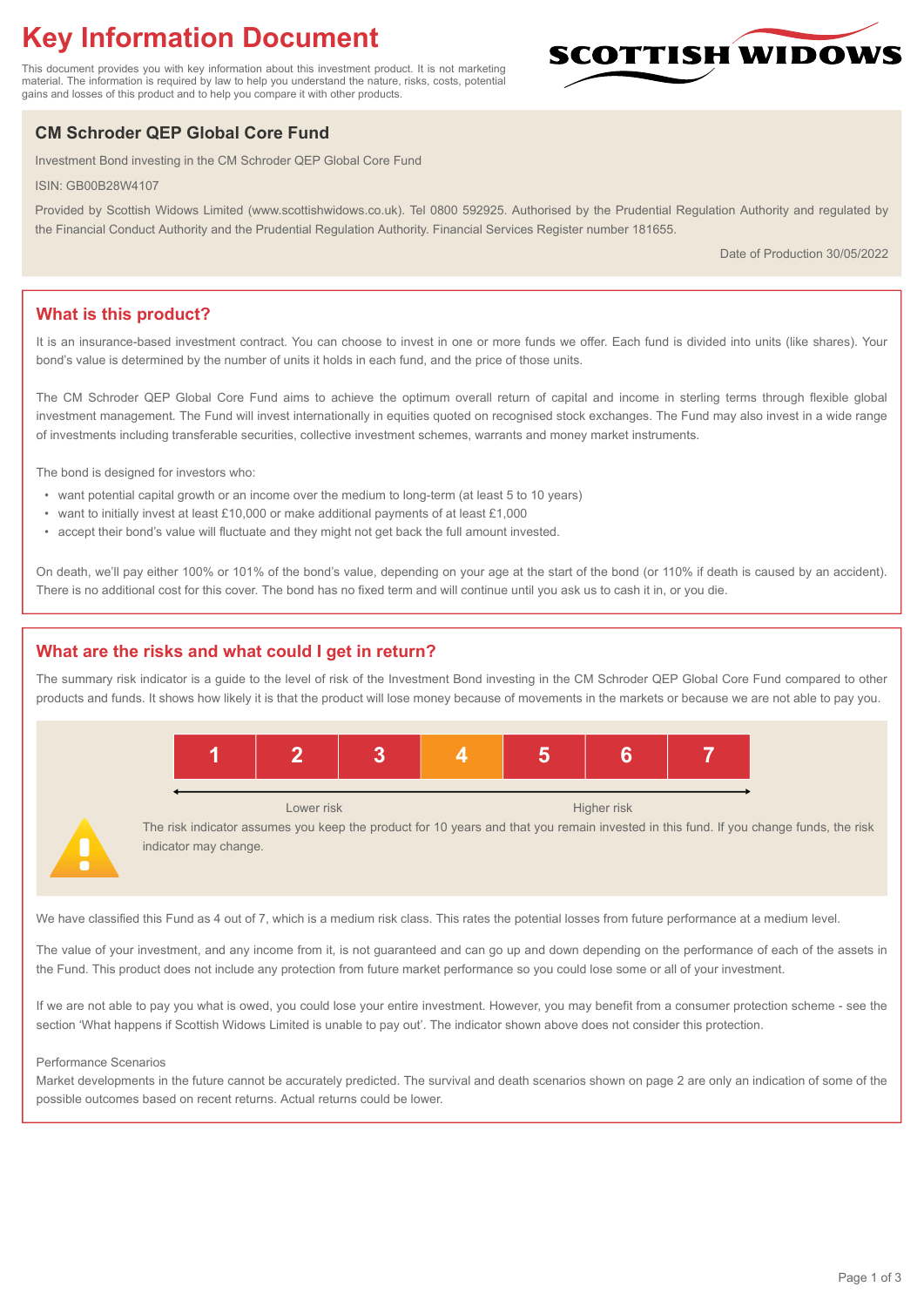

#### **What are the risks and what could I get in return? (continued)**

This table shows the money you could get back over the next 10 years, under different scenarios, assuming that you invest £10,000. The figures below assume no withdrawals are taken and do not allow for any Large Fund Bonus which may apply. The scenarios shown illustrate how your investment could perform. You can compare them with the scenarios of other products. The scenarios presented are an estimate of future performance based on evidence from the past on how the value of this investment varies, and are not an exact indicator. What you get will vary depending on how the market performs and how long you keep the investment. The stress scenario shows what you might get back in extreme market circumstances, and it does not take into account the situation where we are not able to pay you. The death scenario assumes investments perform in line with the moderate scenario.

The figures shown include all the costs of the product itself, but may not include all the costs that you pay to your adviser. The figures do not take into account your personal tax situation, which may also affect how much you get back. Before deciding to invest, you should read the Additional Information Document for more information on the risks and what you might get back. See page 2 for information on how the performance scenarios are calculated.

| <b>Investment £10,000</b> |                                                    |           |                                             |           |  |  |
|---------------------------|----------------------------------------------------|-----------|---------------------------------------------|-----------|--|--|
|                           |                                                    | 5 years   | 10 years<br>(Recommended<br>holding period) |           |  |  |
| <b>Survival Scenarios</b> |                                                    |           |                                             |           |  |  |
| <b>Stress scenario</b>    | £2,938<br>What you might get back after costs      |           | £4,378                                      | £2,945    |  |  |
|                           | $-70.62%$<br>Average return each year              |           | $-15.23%$                                   | $-11.51%$ |  |  |
| Unfavourable scenario     | What you might get back after costs<br>£8,613      |           | £8,548                                      | £9,621    |  |  |
|                           | Average return each year                           | $-13.87%$ | $-3.09%$                                    | $-0.39%$  |  |  |
| Moderate scenario         | What you might get back after costs                | £10,589   | £13,560                                     | £18,473   |  |  |
|                           | Average return each year                           | 5.89%     | 6.28%                                       | 6.33%     |  |  |
| Favourable scenario       | What you might get back after costs                | £13,002   | £21,484                                     | £35,424   |  |  |
| Average return each year  |                                                    | 30.02%    | 16.53%                                      | 13.48%    |  |  |
| <b>Death scenarios</b>    |                                                    |           |                                             |           |  |  |
| Insured event             | What your beneficiaries might get back after costs | £10,695   | £13,696                                     | £18,658   |  |  |

#### **What happens if Scottish Widows is unable to pay out?**

Your Plan is fully covered by the Financial Services Compensation Scheme. More information about compensation arrangements is available from the Financial Services Compensation Scheme, who can be contacted on 0800 678 1100 or 0207 741 4100 or via their website at www.fscs.org.uk

#### **What are the costs?**

The Reduction in Yield (RIY) shows what impact the total costs you pay will have on the investment return you might get. The total costs take into account one-off, ongoing and incidental costs. The amounts shown here are the cumulative costs of the product itself, for three different holding periods. The monetary figures shown assume you invest £10,000 and investments perform in line with the moderate scenario. The figures are estimates and may change in the future. The person selling you or advising you about this product may charge you other costs. If so, this person will provide you with information about these costs, and show you the impact that all costs will have on your investment over time.

| <b>Investment £10,000</b>       |                             |                              |                            |  |  |  |
|---------------------------------|-----------------------------|------------------------------|----------------------------|--|--|--|
| <b>Scenarios</b>                | If you cash in after 1 year | If you cash in after 5 years | If you cash in at 10 years |  |  |  |
| Total costs                     | £247                        | £1.124                       | £2,457                     |  |  |  |
| Impact on return (RIY) per year | 2.40%                       | 1.97%                        | 1.92%                      |  |  |  |